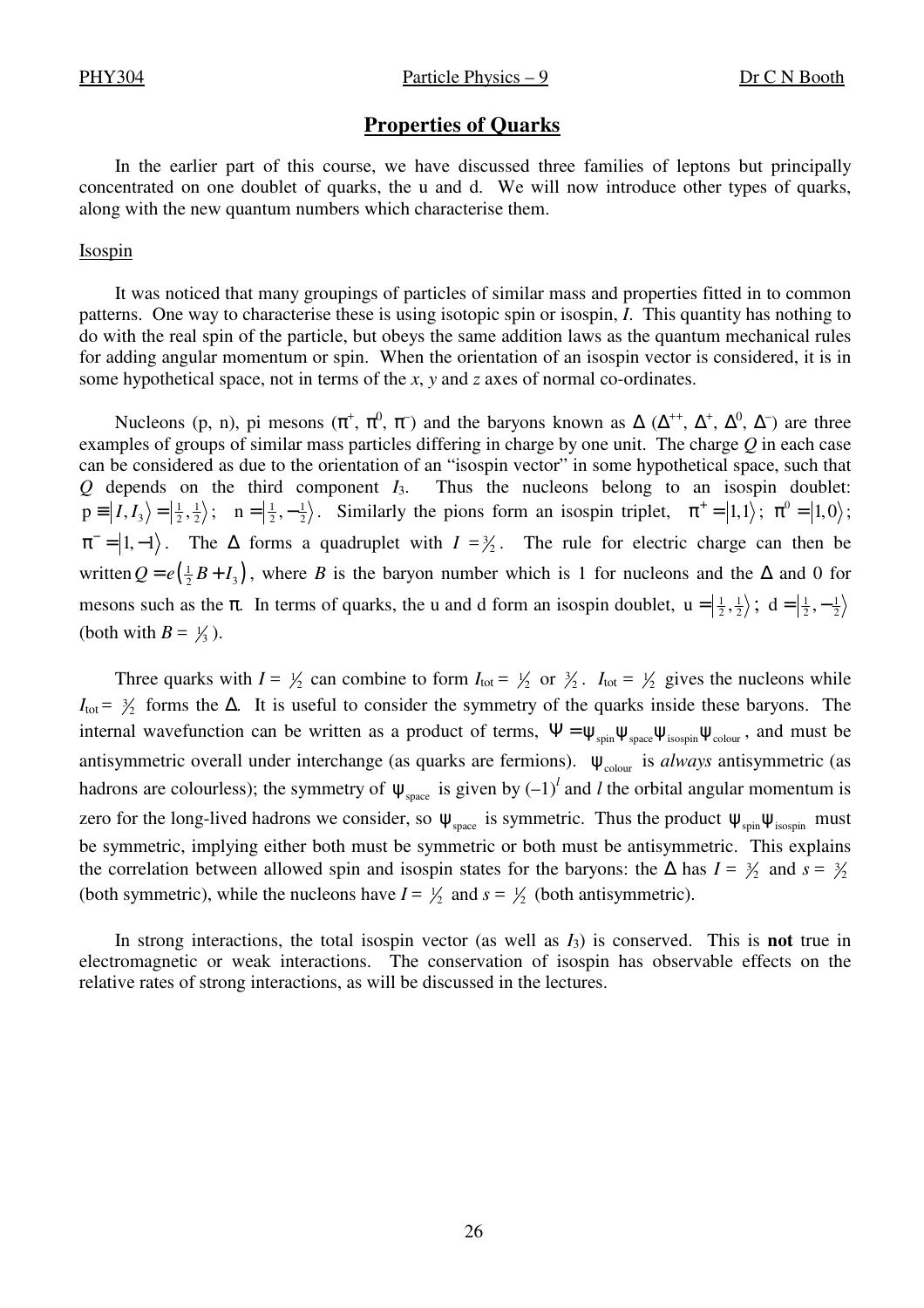### Strangeness

It was observed that some unstable particles produced in strong interactions had a long lifetime. This unusual stability for strongly interacting particles led to the term of *strangeness*. Such particles are always produced in pairs (associated production), and the quantum number of strangeness, *S*, was introduced, which is conserved in strong interactions. Thus in the interaction  $\pi^- p \to \Lambda^0 K^0$ , the  $\Lambda$  is assigned  $S = -1$  and the K has  $S = +1$ . These strange particles can only decay by the weak interaction, which does not conserve strangeness (as we will discuss later).

| <b>Isospin multiplet</b>                           | $\boldsymbol{B}$ | $\boldsymbol{S}$ |               | $Q$ >/e        | $Y = B + S$ |
|----------------------------------------------------|------------------|------------------|---------------|----------------|-------------|
| $\pi^0$<br>$\pi^{\scriptscriptstyle +}$<br>$\pi^-$ | $\Omega$         |                  |               |                |             |
| $\mathbf n$<br>p                                   |                  |                  | $\frac{1}{2}$ | $\frac{1}{2}$  |             |
| $\Delta^0$<br>$\Delta^{++}$<br>$\Delta^+$          |                  |                  | $\frac{3}{2}$ | $\frac{1}{2}$  |             |
| Λ                                                  |                  |                  |               |                |             |
| $\Sigma^+$ $\Sigma^0$<br>$\Sigma^-$                |                  |                  |               |                |             |
| $\mathbf{K}^0$<br>$\mbox{K}^+$                     |                  |                  | $\frac{1}{2}$ | $\frac{1}{2}$  |             |
| $\mathbf{K}^0$<br>$\rm K^-$                        |                  |                  | $\frac{1}{2}$ | $-\frac{1}{2}$ |             |
| $\Xi^0$<br>$\Xi^-$                                 |                  | $-2$             | $\frac{1}{2}$ | $-1/2$         |             |
| $\Omega^-$                                         |                  | $-3$             |               |                |             |

Table 1 A selection of strange and non-strange baryon and meson multiplets.

The formula for electric charge must know be modified to read

$$
Q = e(I_3 + \frac{1}{2}B + \frac{1}{2}S) = e(I_3 + \frac{1}{2}Y)
$$

where  $Y = B + S$  is known as the hypercharge. (This formula is known as the Gell-Mann Nishijima relation.) Families of particles with similar properties (e.g. same spin and parity) can be plotted in terms of *Y* versus *I*3, and form regular geometrical patterns (see figures 9 to 12):

mesons with spin-parity  $(J^P) = 0^-$  form an octet;

mesons with  $J<sup>P</sup> = 1<sup>-</sup>$  form a nonet;

baryons with  $J<sup>P</sup> = 1/2<sup>+</sup>$  form an octet;

baryons with  $J^P = \frac{3}{2}^+$  form a decuplet.

The difference in shape (i.e. the allowed combinations of quarks) between the baryon octet and decuplet is entirely a consequence of symmetry constraints, as will be discussed in the lectures (and below).

In terms of quarks we can introduce a new flavour of quark, the strange quark s. This has charge  $-\frac{1}{3}$  and baryon number  $\frac{1}{3}$  (like a d quark) but  $I = 0$  and  $S = -1$ . It is also somewhat heavier than the u and d quarks. Since baryons consist of qqq, it is clear why no positive baryons exist with |*S*| > 1, while negative baryons are found with  $S = -2$  or  $-3$ .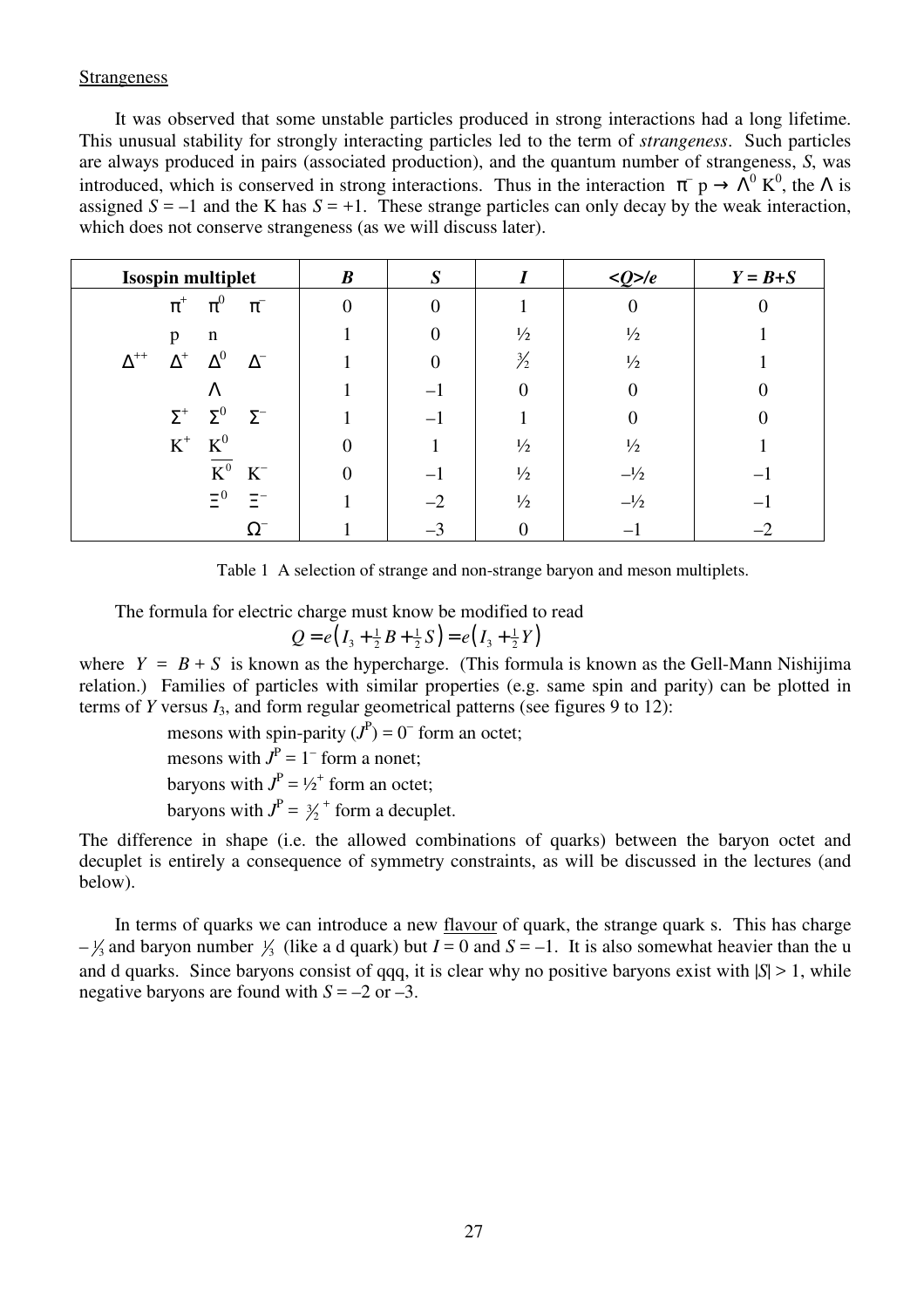

Fig. 9 The lowest-lying pseudoscalar-meson states  $(J^P = 0^-)$ , with quark assignments indicated. (The states at the origin are displaced slightly for clarity.)



Fig. 10 The vector-meson nonet  $(J^P = 1^-)$ . (Quark assignments are the same as above.)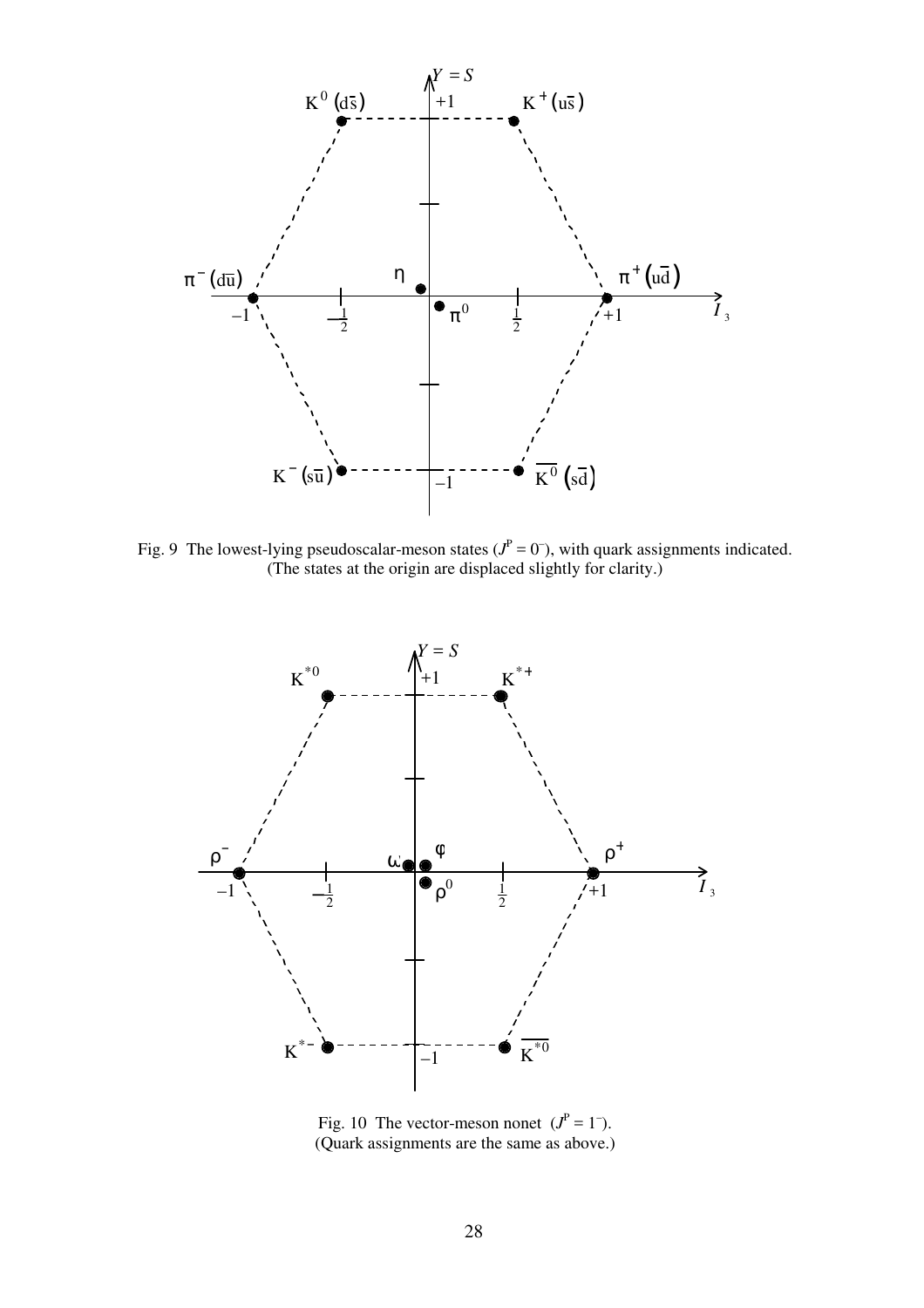

Fig. 11 The baryon octet of spin-parity  $J^P = \frac{1}{2}^+$  (with masses in MeV/ $c^2$ ).



Fig. 12 The baryon decuplet with spin-parity  $J^P = \frac{3}{2}^+$  (with masses in MeV/ $c^2$ ).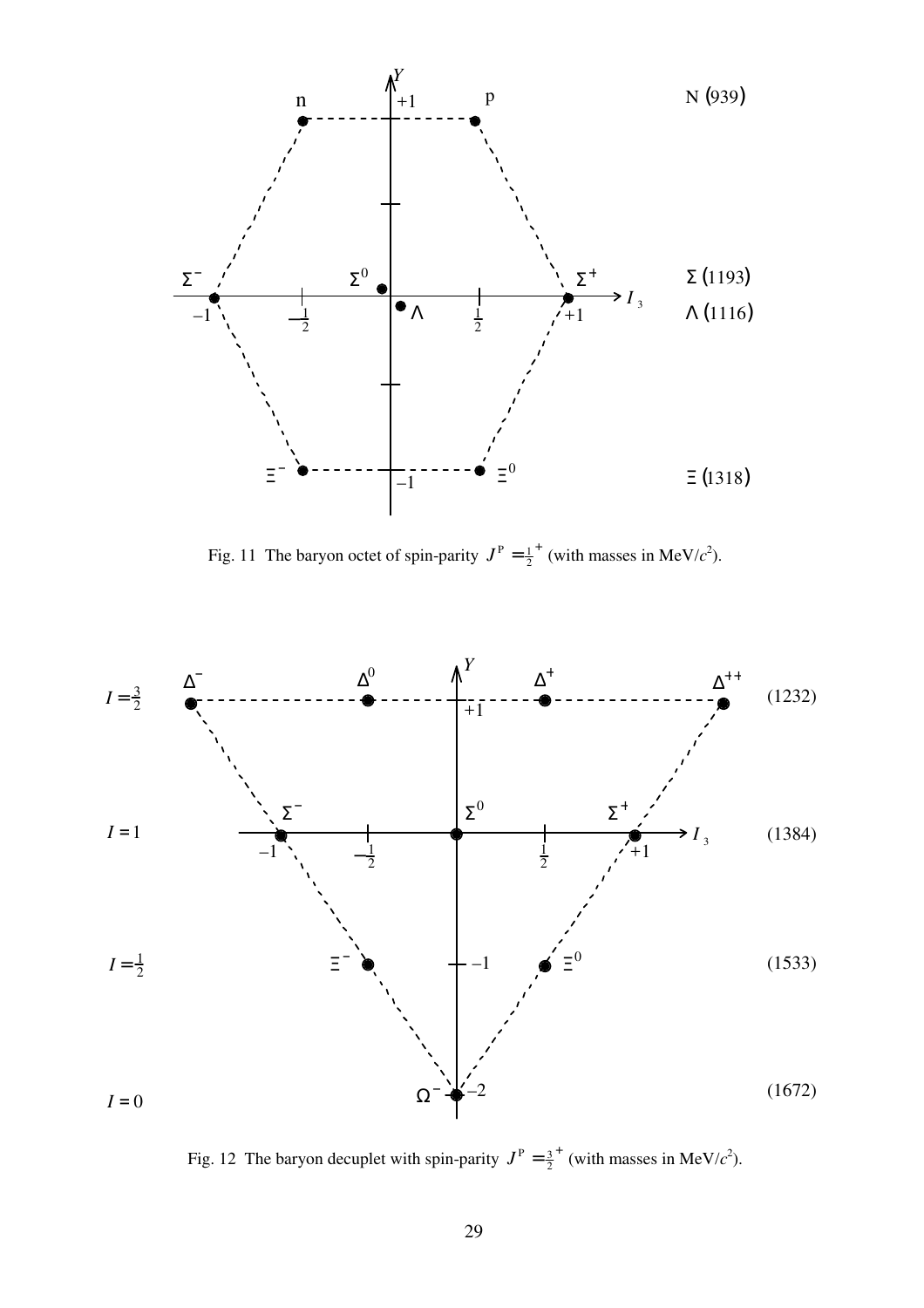## Further quarks

Other, still heavier quarks also exist. The charm quark, c, has a charge of  $\frac{2}{3}$ , like the u, and can be considered as a partner to the s. In 3 dimensions (see figure 13) particles containing c quarks can be plotted, and again show regular patterns.



Fig. 13 Multiplets of hadrons containing up, down, strange and charm quarks. The slices through these figures where charm  $= 0$  correspond to the plane figures already shown in the previous diagrams, though containing new particles in the case of the mesons composed of  $c\bar{c}$ .

We thus have 2 doublets or generations of quarks  $-$  (d, u) and (s, c). Since there are 3 doublets of leptons, there are theoretical reasons for expecting a third doublet of quarks too. Particles containing b quarks (bottom or beauty) were discovered in 1977. The b is an even heavier version of the d. Its partner, the t (top or truth) was first seen in 1994, and it has the greatest mass of any known fundamental particle at  $174 \text{ GeV}/c^2$ .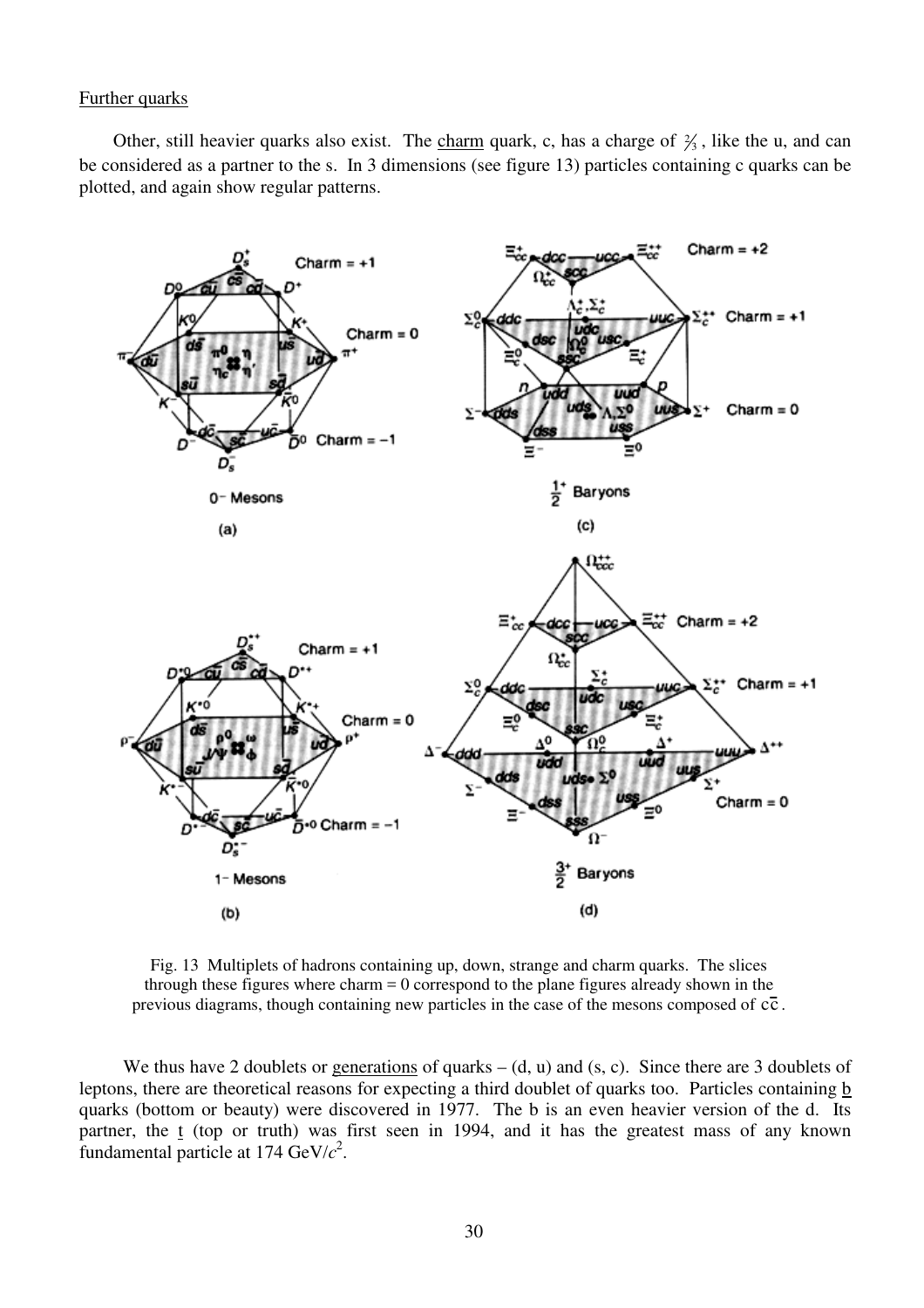| <b>Flavour</b> | Change/e        | $\boldsymbol{B}$ |                  | $I_3$  | S                | $\mathbf{c}$ | b              |                | <b>Mass</b><br>(GeV/c <sup>2</sup> ) |
|----------------|-----------------|------------------|------------------|--------|------------------|--------------|----------------|----------------|--------------------------------------|
| d              | $-\frac{1}{3}$  | $\frac{1}{3}$    | $\frac{1}{2}$    | $-1/2$ | $\boldsymbol{0}$ | $\theta$     | $\overline{0}$ | $\theta$       | 0.005                                |
| u              | $+2/3$          | 13               | $\frac{1}{2}$    | $+1/2$ | $\boldsymbol{0}$ |              | 0              | $\theta$       | 0.002                                |
| S              | $-\frac{1}{3}$  | 73               | $\boldsymbol{0}$ | 0      | $-\mathbf{I}$    | $\theta$     | $\overline{0}$ | $\overline{0}$ | 0.095                                |
| $\mathbf c$    | $+ \frac{2}{3}$ |                  | 0                |        |                  | $+1$         | $\overline{0}$ | $\theta$       | 1.3                                  |
| $\mathbf b$    | $-\frac{1}{3}$  |                  | 0                |        |                  |              | $-\mathbf{I}$  | $\Omega$       | 4.2                                  |
|                | $+ \frac{2}{3}$ |                  |                  |        |                  |              |                | $+1$           | 174                                  |

Table 2 Quark quantum numbers and masses.

Note the convention that quarks with a negative electric charge carry a negative flavour quantum number. The masses quoted are "bare masses" – when bound in a hadron the effective masses differ, especially for the lightest quarks. (Binding and kinetic energies mean that the u and d quarks can be treated as effectively equal in mass.)

# The Standard Model of Particle Physics



Fig. 14 The particle content of the Standard Model of Particle Physics (including the Higgs boson which is not covered in this course).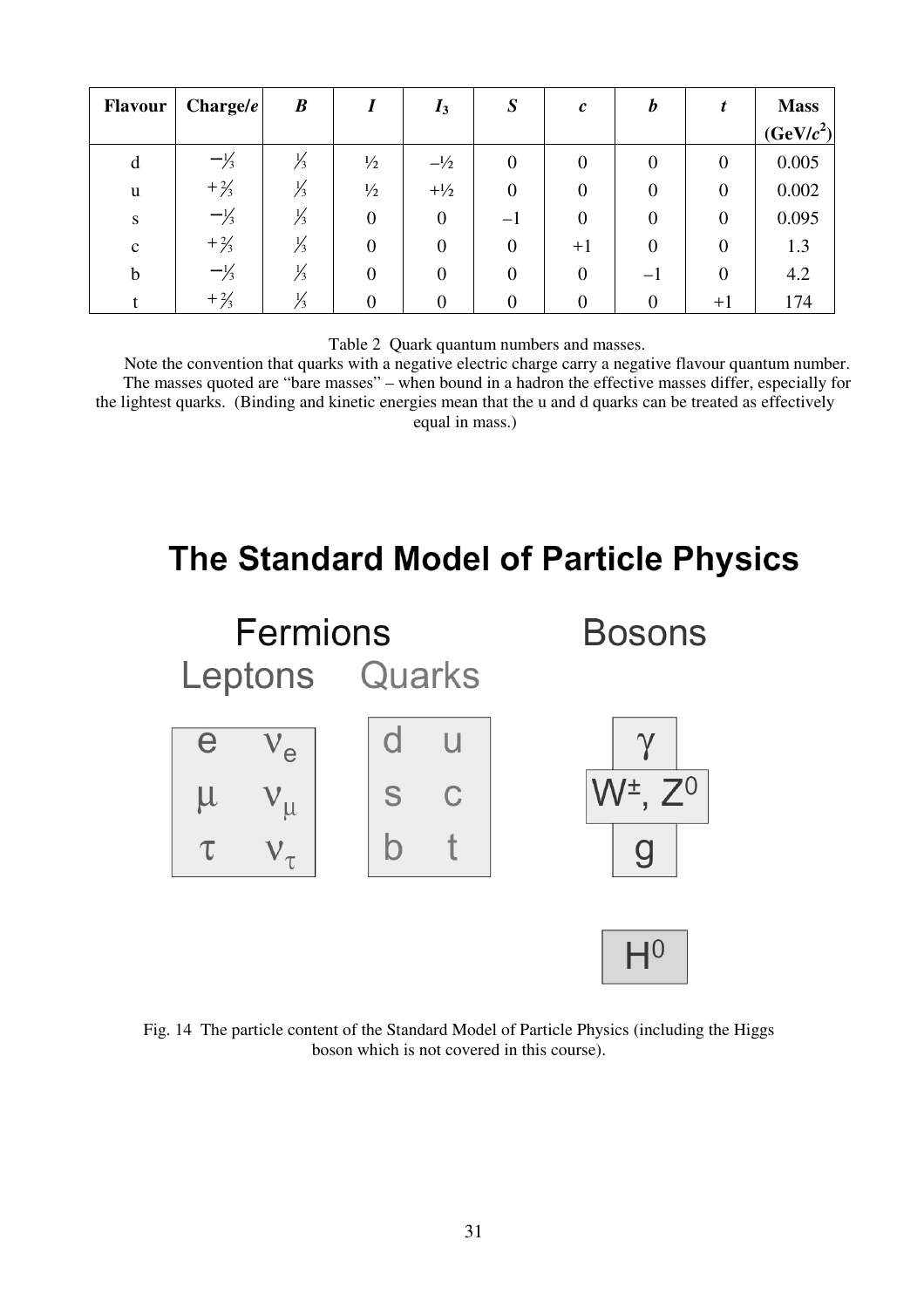### Baryons and Quark Symmetry

We considered above how 3 quarks, with spin  $(s)$   $\frac{1}{2}$  and isospin  $(I)$   $\frac{1}{2}$ , can combine to make a total wavefunction (space, spin, isospin and colour parts) which is antisymmetric under the interchange of two particles, as required for fermions. For the lowest lying  $(l = 0)$  baryons, we saw that the product of the spin and isospin wavefunctions must then be symmetric, and the two solutions are the ∆, with  $I = \frac{3}{2}$  and  $s = \frac{3}{2}$ , and the nucleons, with  $I = \frac{1}{2}$  and  $s = \frac{1}{2}$ . There were a few simplifications in this account, so here is a more rigorous explanation. (This more detailed approach for 3 identical quarks is not required for the examination, but understanding it will help your appreciation of the role of symmetry in quark systems. You should be able to discuss symmetric and antisymmetric combinations of 2 quarks.)

First we will look at the combination of *two* objects with spin ½ and isospin ½. Since two quarks do not form a bound state, it is helpful to consider combinations of two nucleons as these have similar quantum numbers. In this case, since there is no colour part to the total wavefunction, the product of spin and isospin states must be *antisymmetric*. We will denote  $s_z = \frac{1}{2}$  by  $\uparrow$  and  $s_z = -\frac{1}{2}$  by  $\downarrow$ , and  $I_3 = \frac{1}{2}$  by p and  $I_3 = -\frac{1}{2}$  by n.

First consider just the isospin. There are 4 combinations of two nucleons: pp, pn, np, nn. The first and last are obviously symmetric under interchange; the other 2 do not have a defined symmetry. We can produce the following combinations:

pp,  $\frac{1}{\sqrt{2}}$ (pn + np) 2  $+ np$ , nn,  $\frac{1}{\sqrt{2}} (pn - np)$ 2 − np). The first 3 are symmetric, corresponding respectively to  $(I, I_3) = (1, 1), (1, 0), (1, -1)$ . The last is antisymmetric,  $(I, I_3) = (0, 0)$ . Similarly the spin states are  $\uparrow \uparrow$ ,  $\frac{1}{\sqrt{2}}(\uparrow \downarrow + \downarrow \uparrow)$ ,  $\downarrow \downarrow$ ,  $\frac{1}{\sqrt{2}}(\uparrow \downarrow - \downarrow \uparrow)$  $\uparrow \downarrow - \downarrow \uparrow$ ), corresponding to (*s*, *s*<sub>z</sub>) = (1, 1), (1, 0), (1, −1), (0, 0) respectively. (The  $\frac{1}{\sqrt{2}}$ 2 factors are simply the normalisations.)

The allowed states are those where spin and isospin have opposite symmetry; the antisymmetric isospin state and symmetric spin states  $(s = 1)$  give the bound deuteron, while the complementary states are only allowed for free pairs of protons and neutrons. (This is discussed further in the Nuclear Physics course next semester.)

We now return to the quarks, denoting  $I_3 = \frac{1}{2}$  by u and  $I_3 = -\frac{1}{2}$  by d. Since the colour part of the wavefunction is always antisymmetric, the combined isospin×spin must be *symmetric*. First we will consider symmetric isospin combinations of the three quarks.

uuu is  $(I, I_3) = (\frac{3}{2}, \frac{3}{2})$  so must be the  $\Delta^{++}$ .

uud is  $I_3 = \frac{1}{2}$ ; forming combinations which are symmetric under 2-quark permutations we get  $\frac{1}{\sqrt{2}}$ (uud + udu + duu) 3 This must be  $(I, I_3) = (\frac{3}{2}, \frac{1}{2})$  so the  $\Delta^+$ .

Similarly  $\frac{1}{\sqrt{2}}$  (udd + dud + ddu) 3 is  $(I, I_3) = (\frac{3}{2}, -\frac{1}{2})$  so the  $\Delta^0$ . ddd is  $(I, I_3) = (\frac{3}{2}, -\frac{3}{2})$  so the  $\Delta^{-}$ .

Note: The first and last state *must* be  $I = \frac{3}{2}$ . There must therefore be symmetric states with  $I = \frac{3}{2}$  and intermediate  $I_3$  values, and the above combinations are the only possibilities!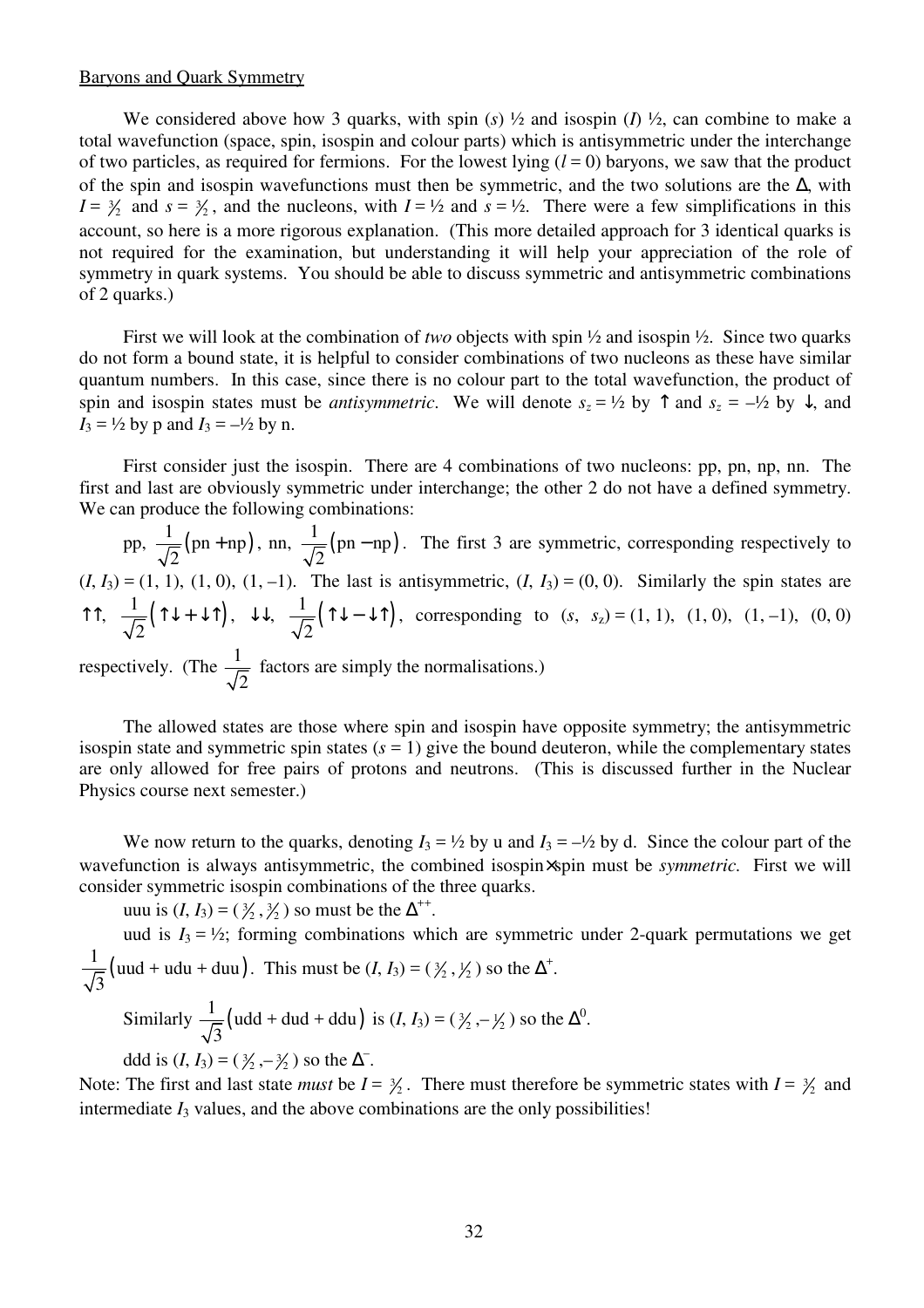The spin states for the  $\Delta$  must also be symmetric, and we can write these down in an analogous way:

$$
(s, s_z) = (\frac{3}{2}, \frac{3}{2}) \text{ is } \uparrow \uparrow \uparrow. \quad (s, s_z) = (\frac{3}{2}, \frac{1}{2}) \text{ is } \frac{1}{\sqrt{3}} (\uparrow \uparrow \downarrow + \uparrow \downarrow \uparrow + \downarrow \uparrow \uparrow).
$$
\n
$$
(s, s_z) = (\frac{3}{2}, -\frac{1}{2}) \text{ is } \frac{1}{\sqrt{3}} (\uparrow \downarrow \downarrow + \downarrow \uparrow \downarrow + \downarrow \downarrow \uparrow) \text{ and } (s, s_z) = (\frac{3}{2}, -\frac{3}{2}) \text{ is } \downarrow \downarrow \downarrow.
$$

It was implied earlier that the nucleon states were antisymmetric in isospin and antisymmetric in spin. In fact, it is impossible to write down 3-quark states that are antisymmetric under the interchange of *all* pairs! (Try it!) However, it is possible to use "partially antisymmetric" isospin and spin states as a basis to find the required states which are symmetric overall.

First consider one pair of quarks. Ignoring the normalisation factors,  $(u \uparrow d\downarrow - d \uparrow u\downarrow)$  is antisymmetric under exchange of isospin labels;  $(u \uparrow d\downarrow - u \downarrow d\uparrow)$  is antisymmetric under exchange of spin labels; so  $(u \nightharpoonup d + u \nightharpoonup d + d \nightharpoonup u + d \nightharpoonup u$  is antisymmetric under exchange of isospin or spin labels but symmetric overall (i.e. when both the spin and isospin properties of a pair of particles are swapped). This combination has  $I = 0$  and  $s = 0$ .

We can now combine this state with a third quark  $\mathfrak{u}$  and symmetrise to find the combined state representing a proton ( $I_3 = \frac{1}{2}$ ) with spin  $s_z = \frac{1}{2}$ . Simply adding a u<sup> $\uparrow$ </sup> on the left gives: u  $\int u \cdot d\theta - u \cdot d\theta = u \cdot d\theta + u \cdot d\theta + u \cdot d\theta$ . This must be made symmetric under interchange of pairs of quarks. Permuting first and second adds on  $+ u \hat{ } u \hat{ } d \hat{ } - u \hat{ } u \hat{ } d \hat{ } - d \hat{ } u \hat{ } u \hat{ } u + d \hat{ } u \hat{ } u \hat{ } u$ , while permuting first and third adds +  $d\downarrow u\uparrow u\uparrow - d\uparrow u\downarrow u\uparrow - u\downarrow d\uparrow u\uparrow + u\uparrow d\downarrow u\uparrow$ . (Note that interchange of  $2<sup>nd</sup>$  and  $3<sup>rd</sup>$  quarks was already considered above).

Gathering terms together, and including the normalisation factor (equal as usual to the reciprocal of the sum of the squares of the coefficients) gives

$$
p\uparrow = \frac{1}{\sqrt{18}} (2u\uparrow u\uparrow d\downarrow - u\uparrow u\downarrow d\uparrow - u\downarrow u\uparrow d\uparrow
$$

$$
+ 2u\uparrow d\downarrow u\uparrow - u\uparrow d\uparrow u\downarrow - u\downarrow d\uparrow u\uparrow
$$

$$
+ 2d\downarrow u\uparrow u\uparrow - d\uparrow u\downarrow u\uparrow - d\uparrow u\uparrow u\downarrow).
$$

The spin-down state of the proton and the spin states of the neutron can be found in the same way.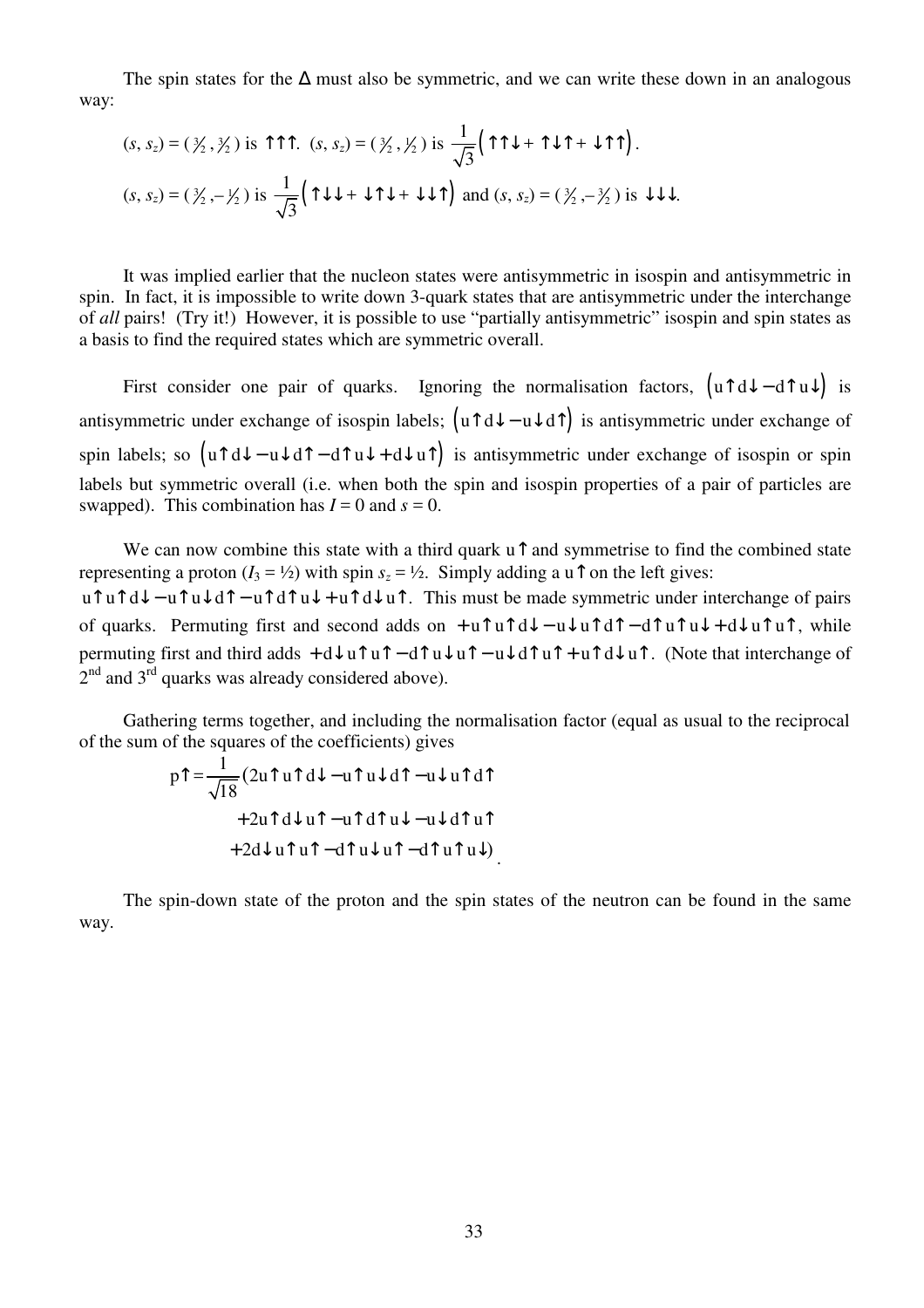PHY304 Particle Physics – 10 Dr C N Booth

### **Quark Flavour and the Weak Interaction**

As we have already seen, the strong and electromagnetic interactions conserve quark flavour, whereas the weak interaction may change it. In many weak decays, the changes are within a generation, e.g. in beta decay the W couples a u to a d quark; in the decay  $D^+ \to K^0 \pi^+$  it couples a c to an s. However, this is not always the case, e.g. in the decay  $K^- \to \pi^0 e^- \bar{\nu}_e$  the W couples an s to a u quark, and it was observed that such strangeness-changing decays were slightly weaker than strangeness-conserving weak decays.

Cabibbo explained this by proposing that the eigenstates of the weak interaction are different from those of the strong interaction. The strong interaction eigenstates are the u, d, s, c, b and t quarks, with well-defined isospin, strangeness etc. The eigenstates of the weak interaction, which does not conserve *I*, *S* etc., are said to be those of "weak isospin" *T*. For simplicity, let us first consider the first 2 generations alone. The weak eigenstates are the leptons and orthogonal linear combinations of the familiar quarks

$$
\begin{Bmatrix} T_3 = +\frac{1}{2} \\ T_3 = -\frac{1}{2} \end{Bmatrix} \qquad \begin{pmatrix} \mathbf{v}_e \\ \mathbf{e} \end{pmatrix} \qquad \begin{pmatrix} \mathbf{v}_\mu \\ \mu \end{pmatrix} \qquad \begin{pmatrix} \mathbf{u} \\ \mathbf{d}_c \end{pmatrix} \qquad \begin{pmatrix} \mathbf{c} \\ \mathbf{s}_c \end{pmatrix}
$$

with  $d_c = \alpha d + \beta s$ 

 $^{2} + \beta^{2} = 1$  $\alpha$  is usually known as cos  $\theta_c$ , where  $\theta_c$  is the Cabibbo angle. A value of sin  $\theta_c = 0.25$  is consistent with the observed apparent variation of weak coupling constant with reaction type. (Note that by convention it is only the  $T_3 = -\frac{1}{2}$  member of the doublet which is mixed.)

The relationship between weak and strong eigenstates in 2 generations can also be expressed as

| $d_c$         | $(\cos \theta_c - \sin \theta_c)$               |  | (d)             |  |
|---------------|-------------------------------------------------|--|-----------------|--|
| $S_{c}$       | $\left(-\sin\theta_c \quad \cos\theta_c\right)$ |  |                 |  |
| weak e-states | mixing matrix                                   |  | strong e-states |  |

 $s_c = -\beta d + \alpha s$ 

The same formalism can be used for 3 generations, and the mixing matrix, known as the Cabibbo-Kabayashi-Maskawa or CKM matrix, can be parameterised in a number of ways.

$$
\begin{pmatrix} d' \\ s' \\ b' \end{pmatrix} = \underline{\underline{M}} \qquad \begin{pmatrix} d \\ s \\ b \end{pmatrix}
$$

The magnitudes of the matrix elements have been determined experimentally, and are given by

$$
\underline{\mathbf{M}} = \begin{pmatrix} 0.9743 \pm 0.0002 & 0.2254 \pm 0.0006 & 0.0036 \pm 0.0002 \\ 0.2252 \pm 0.0006 & 0.9734 \pm 0.0002 & 0.041 \pm 0.001 \\ 0.0089 \pm 0.0003 & 0.040 \pm 0.001 & 0.99914 \pm 0.00005 \end{pmatrix}
$$

Note that the values along the leading diagonal are quite close to one, those adjacent to it are significantly smaller, and the elements in the top-right and bottom-left corners are **much** smaller. This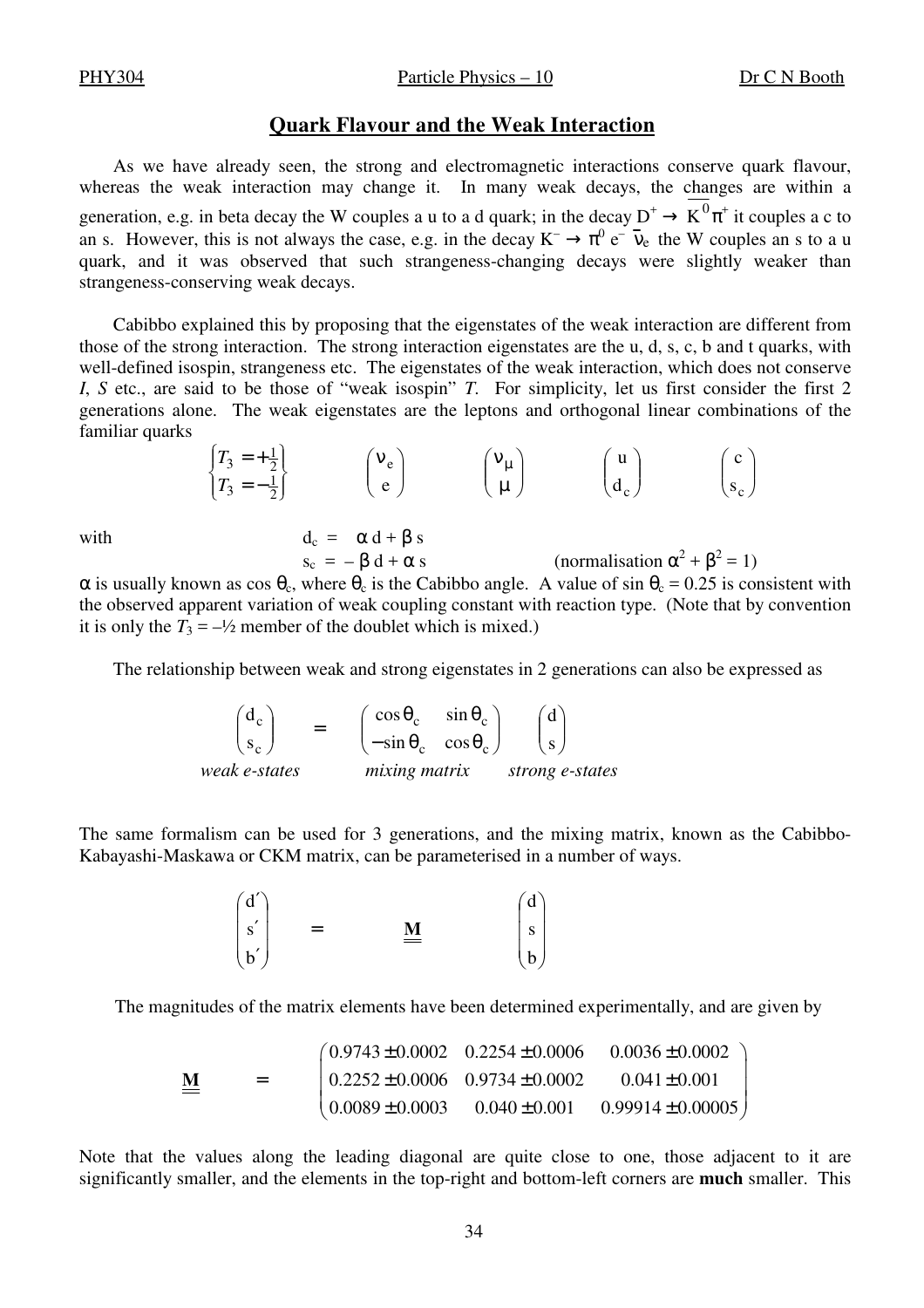means that the mixing results in states which contain a small admixture of the quark from the next generation, while mixing between 1st and 3rd generation quarks is extremely small.

Flavour-changing weak interactions **always** occur via the charged current. That is, they always involve transitions between the two members of the same weak isospin doublet, e.g. between c and s′ (in either direction), or between u and d'. The mixing of the negative quarks plays a role for both initial and final state quarks. For example, the decay of a c quark is always to an s′ weak eigenstate, which will be bound in a hadron as one of the strong eigenstates of which it can be considered a mixture. On the other hand, when a hadron containing an s quark decays, the s must be considered a mixture of d′, s′ and b′ weak eigenstates, and these decay to u, c and t respectively.

Physically, the relative probability of producing hadrons containing the respective quarks in a weak decay is determined by the elements of the CKM matrix. For example, when a top quark decays it produces a b′ quark. This is bound in a hadron by the strong interaction, so must be revealed as a strong eigenstate. The b′ is most likely to result in a particle containing a b quark, with a smaller probability of an s quark and almost negligible likelihood of producing a d quark. Therefore, the neardiagonal structure of the CKM matrix means that weak decays are most likely to be within a generation if allowed by conservation of energy (a particle cannot decay into one that is heavier) or to the next generation below if this is not allowed. The most likely overall decay chain of a b quark is therefore  $b \rightarrow c \rightarrow s \rightarrow u$ .

When the charged-current weak decays are considered along with binding into strong eigenstates in the hadrons, the elements of **M** can be interpreted as giving the effective transition strengths between quarks as follows:

$$
\underline{\underline{M}} = \begin{pmatrix} u \leftrightarrow d & u \leftrightarrow s & u \leftrightarrow b \\ c \leftrightarrow d & c \leftrightarrow s & c \leftrightarrow b \\ t \leftrightarrow d & t \leftrightarrow s & t \leftrightarrow b \end{pmatrix}.
$$

(Again, physical decays must always be to the lighter quark.)

For two generations, one parameter was required to describe the mixing. This was the Cabibbo angle. With three generations, 4 independent parameters are needed to define a general unitary matrix, and the individual matrix elements may have imaginary parts. One possible parameterisation of the CKM matrix is given below. Note that the following material is provided for completeness only, and is **not examinable**! (Further details are provided in the text books.)

$$
\underline{\underline{M}} = \begin{pmatrix} c_{12}c_{13} & s_{12}c_{13} & s_{13}e^{-i\delta} \\ -s_{12}c_{23} - c_{12}s_{23}s_{13}e^{i\delta} & c_{12}c_{23} - s_{12}s_{23}s_{13}e^{i\delta} & s_{23}c_{13} \\ s_{12}s_{23} - c_{12}c_{23}s_{13}e^{i\delta} & -c_{12}s_{23} - s_{12}c_{23}s_{13}e^{i\delta} & c_{23}c_{13} \end{pmatrix}
$$

where  $c_{ij} = \cos \theta_{ij}$  and  $s_{ij} = \sin \theta_{ij}$ , with *i* and *j* being generation labels  $\{i, j = 1, 2, 3\}$ . In the limit  $\theta_{23} = \theta_{13} = 0$ , the third generation decouples, and the situation reduces to the usual Cabibbo mixing of the first two generations, with  $\theta_{12}$  identified with the Cabibbo angle. The real angles  $\theta_{12}$ ,  $\theta_{23}$ ,  $\theta_{13}$  can all be made to lie in the first quadrant by suitable definition of the quark field phases.  $c_{13}$  is known to differ from unity only in the sixth decimal place.

If the parameter  $\delta$  is non-zero, then the matrix is complex, and the small degree of CP violation present in the weak interaction can be explained naturally. This has not yet been conclusively proven!

<sup>[</sup>The above parameterisation and values are taken from the Particle Physics Data Booklet, from "Review of Particle Physics", Chinese Physics **C38**, July 2014, by the Particle Data Group.]